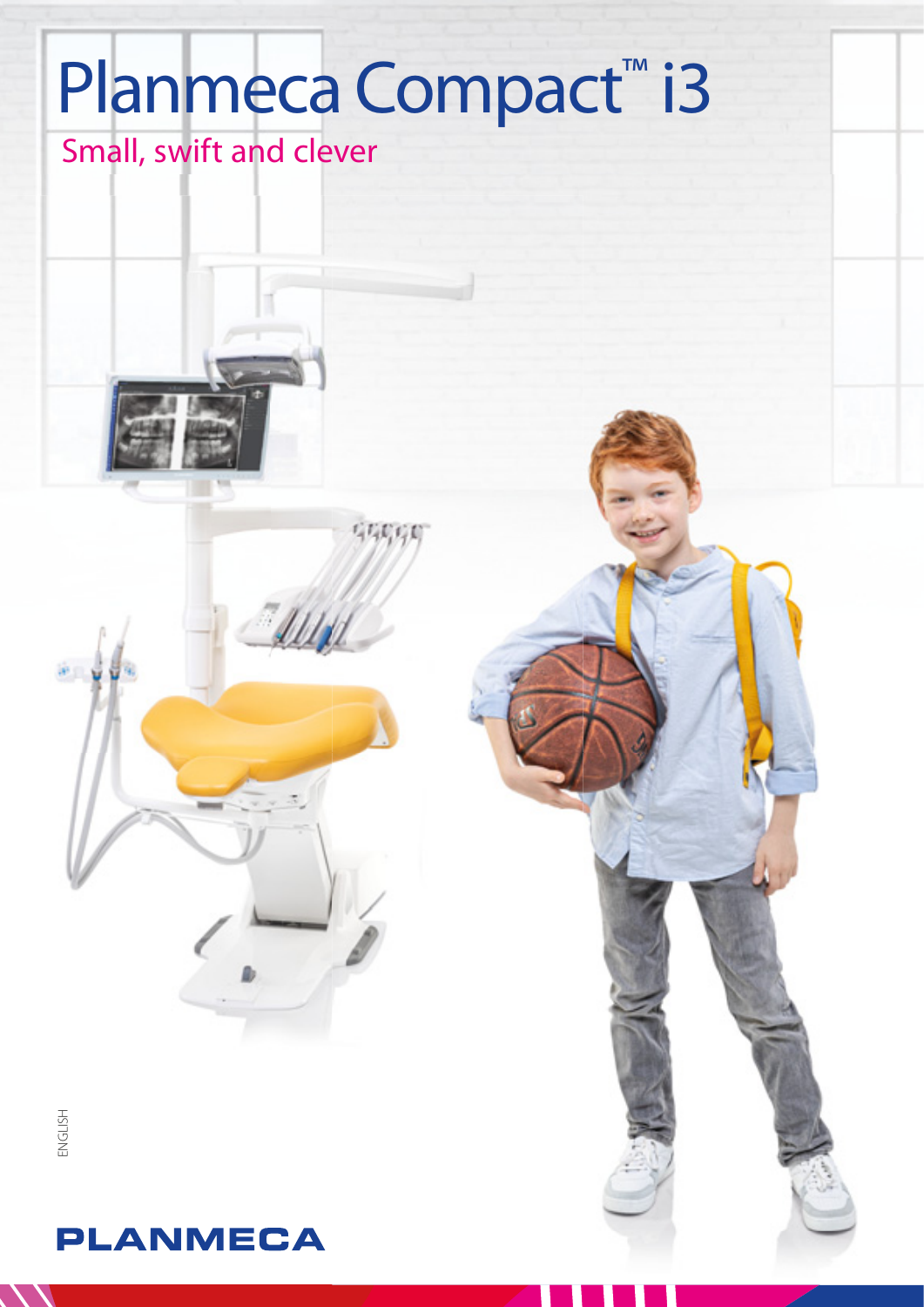## Functionality and flexibility for everyone

We believe that great ergonomics, a smooth workflow and ease of use should be a necessity, not a luxury. The small, swift and clever *Planmeca Compact™ i3* dental unit is a smart choice for any dentist looking for a space-saving solution. The flexible movement range of the unit's delivery arm allows both right- and left-handed dental professionals to work comfortably in any position.

#### **Simplicity without sacrificing efficiency**

**Planmeca Compact™ i3** has been designed to simplify everyday dentistry. Easy to learn and easy to use, it is equipped with an intuitive touch panel that guides you in your preferred language. Thanks to the simplicity of the unit's design, external infection control procedures are also easy to perform. The unit can be customised to individual preferences and upgraded with the features of your choice, such as an integrated intraoral scanner.

Planmeca Compact i3 is a truly flexible dental care unit that fits into any clinic layout. Due to its slim design and narrow backrest, the unit offers plenty of working space around it, allowing your team to work comfortably whether sitting or standing. The small instrument console can be positioned above the patient, making it easier to maintain an ergonomic position throughout the day. The unit's swivel function can be used to make fine adjustments according to your preferences.

#### **From right- to left-hand use in 10 seconds**

Planmeca Compact i3 can be switched from right- to left-hand use in just 10 seconds simply by moving the instrument console − without having to move the operating light. This makes it a practical solution for all clinics where several dentists use the same dental unit and space is limited.



#### **A swift and space-saving solution**

#### **A practical choice especially for large clinics with several users**

The unique **Planmeca PlanID™** sign-in system allows dentists to access their personal settings instantly from any dental unit with a simple flash of a card. This helps clinics maximise their resources and utilise their equipment flexibly, since units no longer need to be assigned to specific users. All usage information is stored in the **Planmeca Romexis®** software – this way, large clinics and chains can benefit from knowing when, how and by whom the unit has been used.

#### **A truly flexible dental un**

- From right to left in 10 seconds
- Wide delivery arm movement
- Plenty of working space on eve
- $\cdot$  Comfortable working positions
- Swivel function for fine adjustments





| າit                           |  |
|-------------------------------|--|
| Ś                             |  |
| range                         |  |
| ery side                      |  |
| s from 9 o'clock to 3 o'clock |  |
| mantr                         |  |

#### From right to left in 10 seconds **Ideal for both two- and four-handed dentistry**